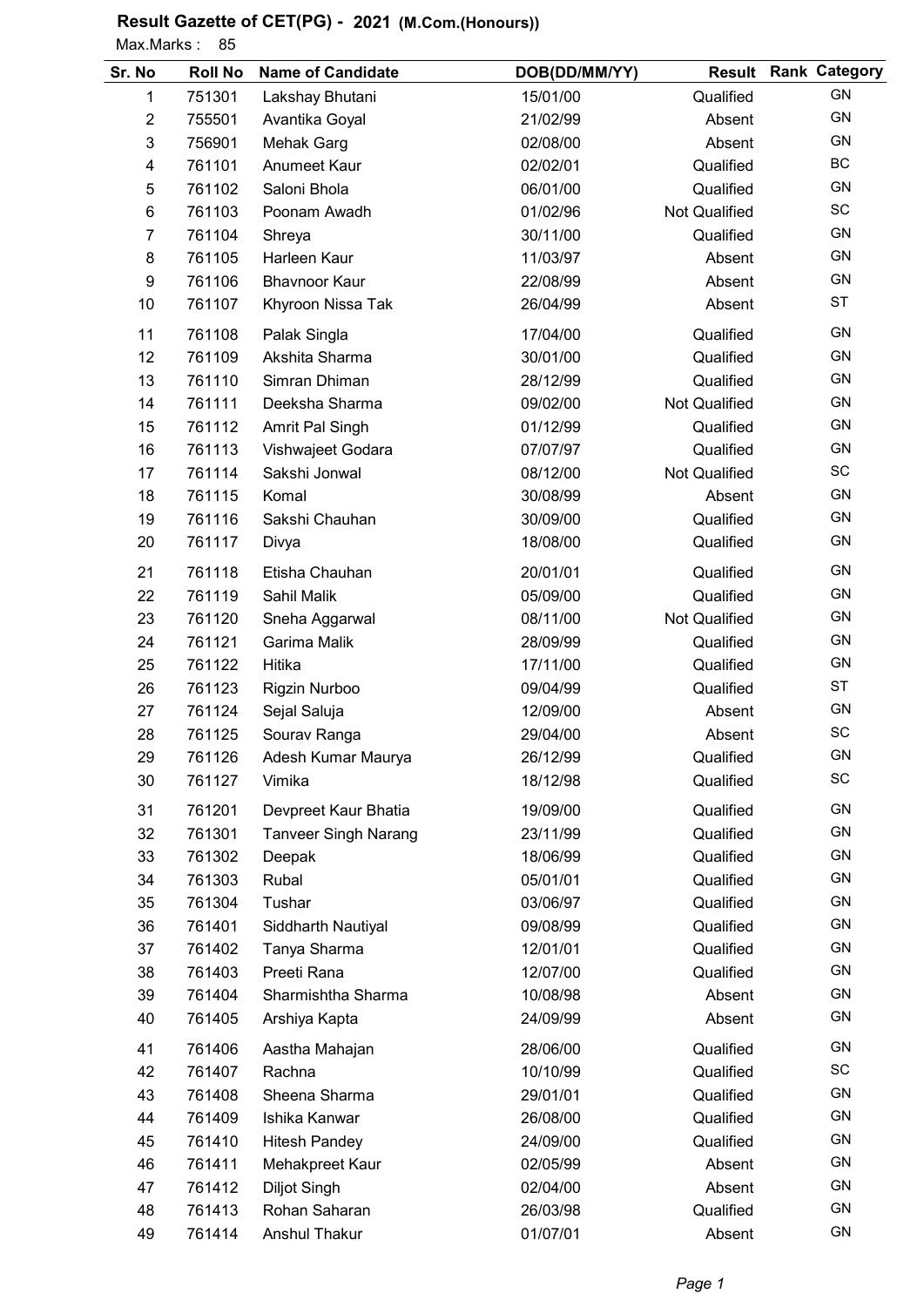Max.Marks: 85

| Sr. No | <b>Roll No</b> | <b>Name of Candidate</b> | DOB(DD/MM/YY) |                      | <b>Result Rank Category</b> |
|--------|----------------|--------------------------|---------------|----------------------|-----------------------------|
| 50     | 761415         | Phurbu Tsering           | 11/12/96      | Absent               | <b>ST</b>                   |
| 51     | 761416         | <b>Mridul Thakur</b>     | 08/05/00      | Qualified            | GN                          |
| 52     | 761417         | <b>Dhriti</b>            | 29/11/00      | Qualified            | GN                          |
| 53     | 761418         | Gahna Ahuja              | 26/01/01      | Qualified            | GN                          |
| 54     | 761419         | Avantika Chauhan         | 03/07/00      | Qualified            | GN                          |
| 55     | 761420         | Aryan Parihar            | 10/12/00      | Qualified            | GN                          |
| 56     | 761421         | Shagun Sharma            | 11/08/00      | Qualified            | GN                          |
| 57     | 761422         | <b>Stanzin Stondus</b>   | 18/05/99      | Absent               | <b>ST</b>                   |
| 58     | 761423         | Prakarsh                 | 15/11/99      | Qualified            | GN                          |
| 59     | 761424         | Gunjan                   | 16/06/01      | Absent               | GN                          |
| 60     | 761425         | Taniya                   | 25/11/00      | Qualified            | GN                          |
| 61     | 761426         | Shivani Thakur           | 21/04/99      | Qualified            | GN                          |
| 62     | 761427         | Aanya Ahluwalia          | 21/08/00      | Absent               | GN                          |
| 63     | 761428         | Akshita Dogra            | 22/02/01      | Qualified            | GN                          |
| 64     | 761429         | Manoti                   | 09/12/00      | Qualified            | GN                          |
| 65     | 761430         | Mehak                    | 01/06/00      | Qualified            | GN                          |
| 66     | 761431         | Mahima Arora             | 20/12/97      | Absent               | GN                          |
| 67     | 761432         | Prachi Juneja            | 30/10/96      | Qualified            | GN                          |
| 68     | 761433         | Muskan Thakur            | 01/06/99      | Qualified            | GN                          |
| 69     | 761434         | Shubhangi Kapoor         | 17/02/00      | Qualified            | GN                          |
| 70     | 761435         | Sirjan Arneja            | 07/12/99      | Qualified            | <b>GN</b>                   |
| 71     | 761436         | Ishika Aggarwal          | 02/11/00      | Qualified            | GN                          |
| 72     | 761437         | Rishika                  | 12/01/99      | Absent               | BC                          |
| 73     | 761438         | Arshdeep                 | 30/03/99      | Qualified            | GN                          |
| 74     | 761439         | Vaishali                 | 30/03/01      | Absent               | GN                          |
| 75     | 761440         | Yogesh Vats              | 21/08/99      | Qualified            | GN                          |
| 76     | 761441         | Amir Khan                | 11/02/99      | Qualified            | <b>ST</b>                   |
| 77     | 761442         | Shbana Parven            | 13/01/99      | Absent               | <b>ST</b>                   |
| 78     | 761501         | <b>Anchal Kulria</b>     | 07/09/00      | Qualified            | GN                          |
| 79     | 761601         | Yashita Sachdev          | 05/01/00      | Not Qualified        | GN                          |
| 80     | 761602         | Harshil Gupta            | 23/06/01      | Qualified            | <b>GN</b>                   |
| 81     | 761603         | Geetika Parmar           | 15/08/01      | Qualified            | <b>GN</b>                   |
| 82     | 761604         | Kavish                   | 30/08/00      | Qualified            | <b>GN</b>                   |
| 83     | 761605         | Shreya Thakur            | 14/08/00      | Absent               | <b>GN</b>                   |
| 84     | 761606         | Tanya Kheterpal          | 23/12/99      | Qualified            | GN                          |
| 85     | 761607         | Kashish Goswami          | 19/01/00      | Qualified            | <b>GN</b>                   |
| 86     | 761608         | Prabhnoor Kaur           | 01/12/99      | Qualified            | BC                          |
| 87     | 761609         | Khushbu Sharma           | 19/07/99      | Qualified            | GN                          |
| 88     | 761610         | Harshi Kaushik           | 16/01/00      | Qualified            | GN                          |
| 89     | 762101         | Muskan Goyal             | 02/09/99      | Qualified            | GN                          |
| 90     | 762102         | Arshdeep Goklaney        | 02/11/99      | Qualified            | <b>GN</b>                   |
| 91     | 762103         | Simran Choudhary         | 03/01/99      | <b>Not Qualified</b> | GN                          |
| 92     | 762104         | Arunpreet Singh          | 04/03/00      | Qualified            | <b>GN</b>                   |
| 93     | 762105         | Sonam Chosdon            | 06/03/98      | Not Qualified        | <b>ST</b>                   |
| 94     | 762106         | Shweta Choudhary         | 17/01/01      | Qualified            | <b>GN</b>                   |
| 95     | 762107         | Aman Behera              | 24/09/01      | Absent               | <b>GN</b>                   |
| 96     | 762108         | Muskan                   | 24/11/00      | Qualified            | GN                          |
| 97     | 762109         | Pranav Singla            | 15/02/98      | Qualified            | GN                          |
| 98     | 762110         | Dilawar Singh Sandhu     | 27/08/99      | Qualified            | GN                          |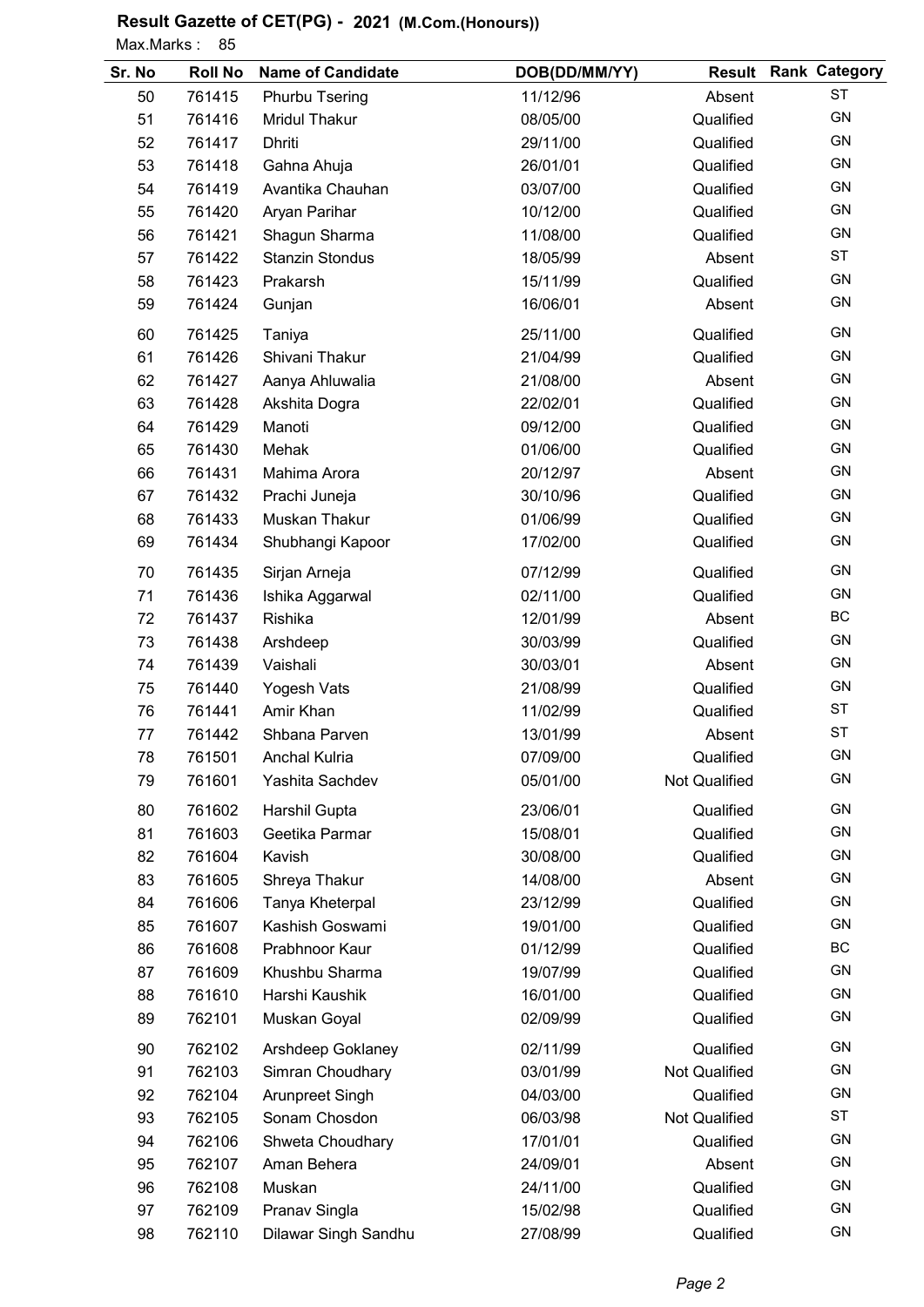Max.Marks: 85

| Sr. No | <b>Roll No</b> | <b>Name of Candidate</b> | DOB(DD/MM/YY) | <b>Result</b>        | <b>Rank Category</b> |
|--------|----------------|--------------------------|---------------|----------------------|----------------------|
| 99     | 762111         | Mansi                    | 08/07/98      | Absent               | SC                   |
| 100    | 762112         | Vijaylaxmi Behal         | 12/03/98      | Absent               | SC                   |
| 101    | 762113         | Yogita                   | 31/01/00      | Qualified            | GN                   |
| 102    | 762114         | Muskan Arora             | 15/10/00      | Absent               | <b>GN</b>            |
| 103    | 762701         | Shaina Goyal             | 07/11/00      | Qualified            | GN                   |
| 104    | 762702         | Arju                     | 01/08/00      | Not Qualified        | <b>GN</b>            |
| 105    | 762703         | Akanksha                 | 15/10/99      | Qualified            | GN                   |
| 106    | 762704         | Diviya Bharti            | 17/07/00      | <b>Not Qualified</b> | GN                   |
| 107    | 762705         | Khushboo                 | 19/09/00      | Qualified            | GN                   |
| 108    | 762706         | Sara Kapoor              | 19/02/00      | Qualified            | GN                   |
| 109    | 762707         | Divanshi Gupta           | 10/05/00      | Qualified            | GN                   |
| 110    | 762708         | Parul Khanna             | 15/11/98      | Absent               | GN                   |
| 111    | 762709         | Deepshikha               | 15/07/99      | Qualified            | GN                   |
| 112    | 762710         | Akanksha Chauhan         | 30/11/00      | Qualified            | BC                   |
| 113    | 762711         | Ayushi Negi              | 02/09/01      | <b>Not Qualified</b> | <b>ST</b>            |
| 114    | 762712         | Gagandeep                | 04/10/00      | Qualified            | SC                   |
| 115    | 762713         | Kamal Choudhary          | 16/09/98      | Absent               | BC                   |
| 116    | 762714         | <b>Gurvinder Kaur</b>    | 25/02/00      | Qualified            | GN                   |
| 117    | 762715         | <b>Maneet Kaur</b>       | 24/03/01      | Qualified            | <b>GN</b>            |
| 118    | 762716         | Parveen Chaupal          | 24/02/00      | Qualified            | SC                   |
| 119    | 762717         | Tanzin Chhozang Negi     | 02/10/00      | Not Qualified        | <b>ST</b>            |
| 120    | 762718         | Lalit Kumar              | 05/10/01      | Qualified            | <b>ST</b>            |
| 121    | 762719         | Sidhant Mahajan          | 17/11/00      | Qualified            | GN                   |
| 122    | 762720         | Ilyas Ali Raheeme        | 16/08/99      | Absent               | <b>ST</b>            |
| 123    | 762721         | Haspreet Kaur            | 13/08/99      | Qualified            | GN                   |
| 124    | 762722         | Amisha Girdhar           | 21/02/00      | Qualified            | GN                   |
| 125    | 762723         | Lovina Khullar           | 05/08/99      | Qualified            | GN                   |
| 126    | 762724         | Gurleen Kaur             | 13/12/99      | Qualified            | BC                   |
| 127    | 762725         | Shivam Jaspal            | 02/03/00      | Qualified            | GN                   |
| 128    | 762726         | Himani Devgun            | 14/02/99      | Qualified            | BC                   |
| 129    | 762727         | Varsha                   | 21/12/99      | Qualified            | SC                   |
| 130    | 762728         | Jaya                     | 15/12/00      | Qualified            | <b>GN</b>            |
| 131    | 762729         | Kashish Gupta            | 24/08/00      | Absent               | GN                   |
| 132    | 762730         | Isha                     | 11/09/98      | Qualified            | GN                   |
| 133    | 762731         | Kritika                  | 25/08/00      | Qualified            | GN                   |
| 134    | 762732         | Abhinash Singh           | 08/04/00      | Absent               | SC                   |
| 135    | 762733         | Anjali                   | 14/04/00      | Qualified            | SC                   |
| 136    | 762734         | Amisha                   | 14/04/00      | Not Qualified        | SC                   |
| 137    | 762735         | Shiva Kaushik            | 08/09/99      | Qualified            | GN                   |
| 138    | 762736         | Sanjana Udhyan           | 01/11/00      | Absent               | BC                   |
| 139    | 762737         | Ananya Shukla            | 04/04/00      | Qualified            | GN                   |
| 140    | 762738         | <b>Tarun Singla</b>      | 14/06/00      | Qualified            | GN                   |
| 141    | 762739         | Manmeet Kaur             | 23/10/99      | Qualified            | GN                   |
| 142    | 762740         | <b>Gurpal Chand</b>      | 09/12/98      | Qualified            | SC                   |
| 143    | 762741         | Anjali Dhiman            | 27/12/00      | Qualified            | SC                   |
| 144    | 762742         | Ishu                     | 06/08/00      | Qualified            | BC                   |
| 145    | 762743         | Kiranjeet Kaur           | 15/11/00      | Absent               | <b>GN</b>            |
| 146    | 762744         | Punit                    | 01/12/99      | Qualified            | BC                   |
| 147    | 762745         | Mohmad Mustafa           | 24/04/01      | Absent               | <b>ST</b>            |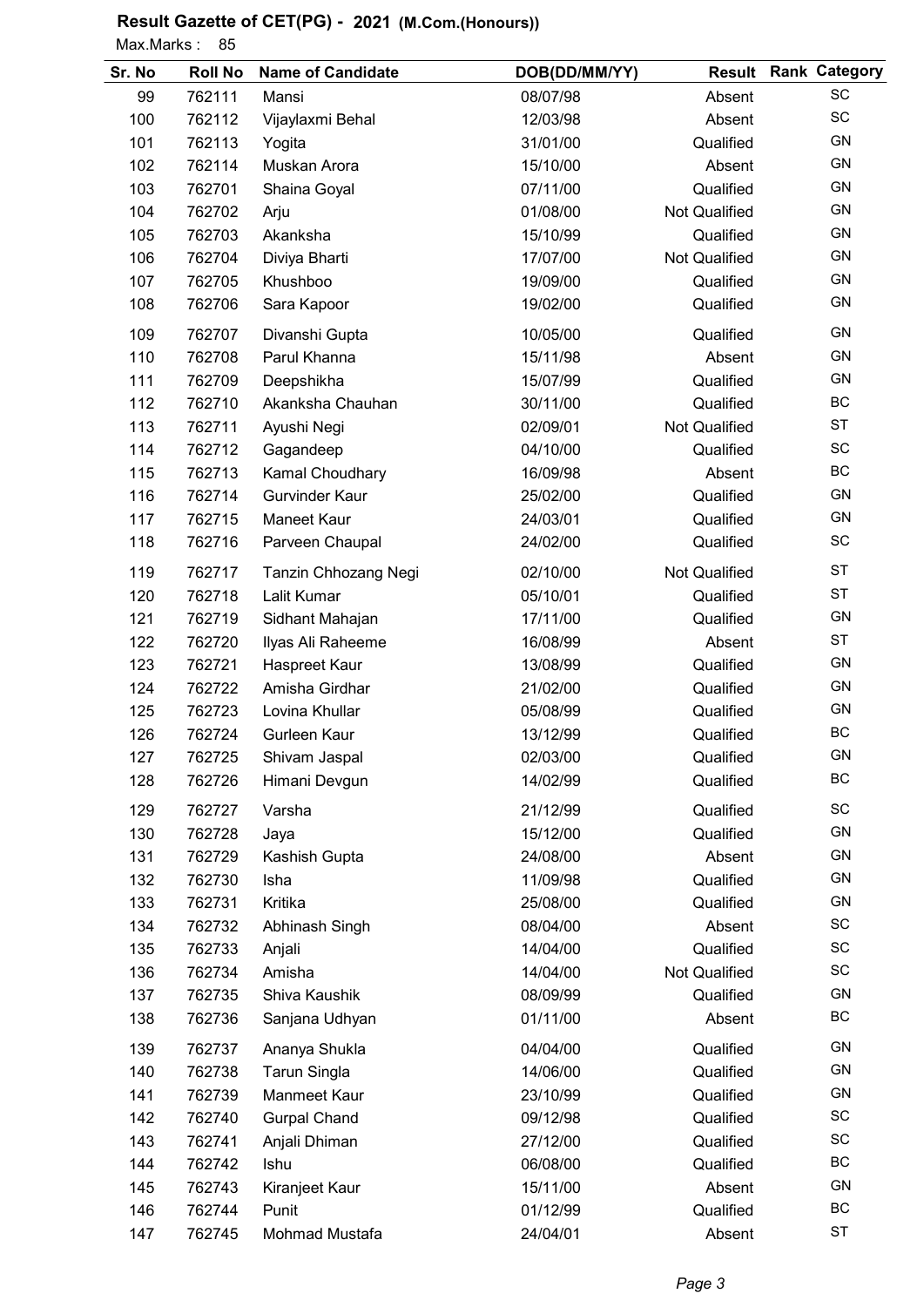Max.Marks: 85

| Sr. No | <b>Roll No</b> | <b>Name of Candidate</b>  | DOB(DD/MM/YY) |                      | <b>Result Rank Category</b> |
|--------|----------------|---------------------------|---------------|----------------------|-----------------------------|
| 148    | 762746         | Padma Namgail             | 01/04/99      | Absent               | <b>ST</b>                   |
| 149    | 762747         | Garima                    | 25/05/00      | Qualified            | <b>GN</b>                   |
| 150    | 762748         | Swati Kandari             | 08/01/99      | Qualified            | <b>GN</b>                   |
| 151    | 762749         | Aparna Chandel            | 26/11/00      | Qualified            | <b>GN</b>                   |
| 152    | 762750         | Akshay Kumar              | 14/01/00      | Absent               | <b>SC</b>                   |
| 153    | 762751         | Kirandeep Kaur            | 22/11/99      | Qualified            | SC                          |
| 154    | 762752         | Priya Arora               | 13/07/01      | Qualified            | GN                          |
| 155    | 762753         | Anu                       | 07/10/00      | <b>Not Qualified</b> | GN                          |
| 156    | 762754         | Kirandeep                 | 03/10/99      | Qualified            | GN                          |
| 157    | 762755         | Varsha                    | 21/07/02      | Qualified            | BC                          |
| 158    | 762756         | Rakhi                     | 12/11/99      | Qualified            | <b>GN</b>                   |
| 159    | 762757         | Sayjal                    | 12/06/01      | Qualified            | SC                          |
| 160    | 762758         | Amisha                    | 26/03/00      | Qualified            | GN                          |
| 161    | 762759         | Suraj Kumar               | 12/11/97      | Qualified            | SC                          |
| 162    | 762760         | Gurtej Singh              | 25/09/01      | Qualified            | BC                          |
| 163    | 762761         | Niteeka                   | 14/10/00      | Qualified            | <b>ST</b>                   |
| 164    | 762762         | Dribta Chaudhary          | 05/12/00      | Qualified            | <b>GN</b>                   |
| 165    | 762763         | Akash Deep                | 20/04/00      | Qualified            | <b>ST</b>                   |
| 166    | 762764         | Neetika Jakhar            | 27/01/00      | Qualified            | GN                          |
| 167    | 762765         | Parminderjit Kaur         | 31/03/01      | Qualified            | SC                          |
| 168    | 762766         | Kanika                    | 21/04/02      | Qualified            | <b>SC</b>                   |
| 169    | 762767         | Shruti Mittal             | 08/10/00      | Qualified            | GN                          |
| 170    | 762768         | Ishika Jain               | 04/11/00      | Qualified            | GN                          |
| 171    | 762769         | Arshdeep Kaur             | 16/09/00      | Qualified            | GN                          |
| 172    | 762770         | Aakanksha Modi            | 11/12/00      | Qualified            | GN                          |
| 173    | 762771         | Srishti                   | 28/12/98      | Qualified            | GN                          |
| 174    | 762772         | Jasvinder Rana            | 18/07/00      | Qualified            | GN                          |
| 175    | 762773         | Vibha                     | 24/08/00      | Qualified            | <b>GN</b>                   |
| 176    | 762774         | Preetika                  | 31/12/00      | Qualified            | SC                          |
| 177    | 762775         | Sonia                     | 28/01/00      | Qualified            | <b>GN</b>                   |
| 178    | 762776         | Ravneet Kaur              | 14/08/00      | Qualified            | SC                          |
| 179    | 762777         | Amisha Garg               | 12/12/97      | Qualified            | <b>GN</b>                   |
| 180    | 762778         | Sakshi                    | 24/04/01      | Qualified            | <b>GN</b>                   |
| 181    | 762779         | Ashu                      | 28/04/00      | Qualified            | <b>GN</b>                   |
| 182    | 762780         | Anjali                    | 09/12/00      | Not Qualified        | SC                          |
| 183    | 762781         | <b>Prashant Choudhary</b> | 04/08/01      | Qualified            | GN                          |
| 184    | 762782         | Priksha Rani              | 19/11/00      | Qualified            | BC                          |
| 185    | 762783         | <b>Babita</b>             | 07/01/01      | Qualified            | GN                          |
| 186    | 762784         | Shayna                    | 05/02/00      | Qualified            | GN                          |
| 187    | 762785         | Prachi Koundal            | 12/08/01      | Qualified            | GN                          |
| 188    | 762786         | Mohammad Ibrahim          | 09/08/99      | Qualified            | <b>ST</b>                   |
| 189    | 762787         | Shivani                   | 15/02/00      | Not Qualified        | BC                          |
| 190    | 762788         | Aastha Gupta              | 03/09/98      | Absent               | <b>GN</b>                   |
| 191    | 762789         | Amandeep Kaur             | 26/01/99      | Qualified            | <b>SC</b>                   |
| 192    | 762790         | Pratibha                  | 05/05/01      | Qualified            | <b>GN</b>                   |
| 193    | 762791         | Tanisha Charbathia        | 18/02/00      | Qualified            | <b>SC</b>                   |
| 194    | 762792         | Priya Rani                | 15/08/01      | Qualified            | <b>GN</b>                   |
| 195    | 762793         | Muskan Parmar             | 08/02/01      | Qualified            | <b>GN</b>                   |
| 196    | 762794         | Mansi                     | 16/07/00      | Qualified            | GN                          |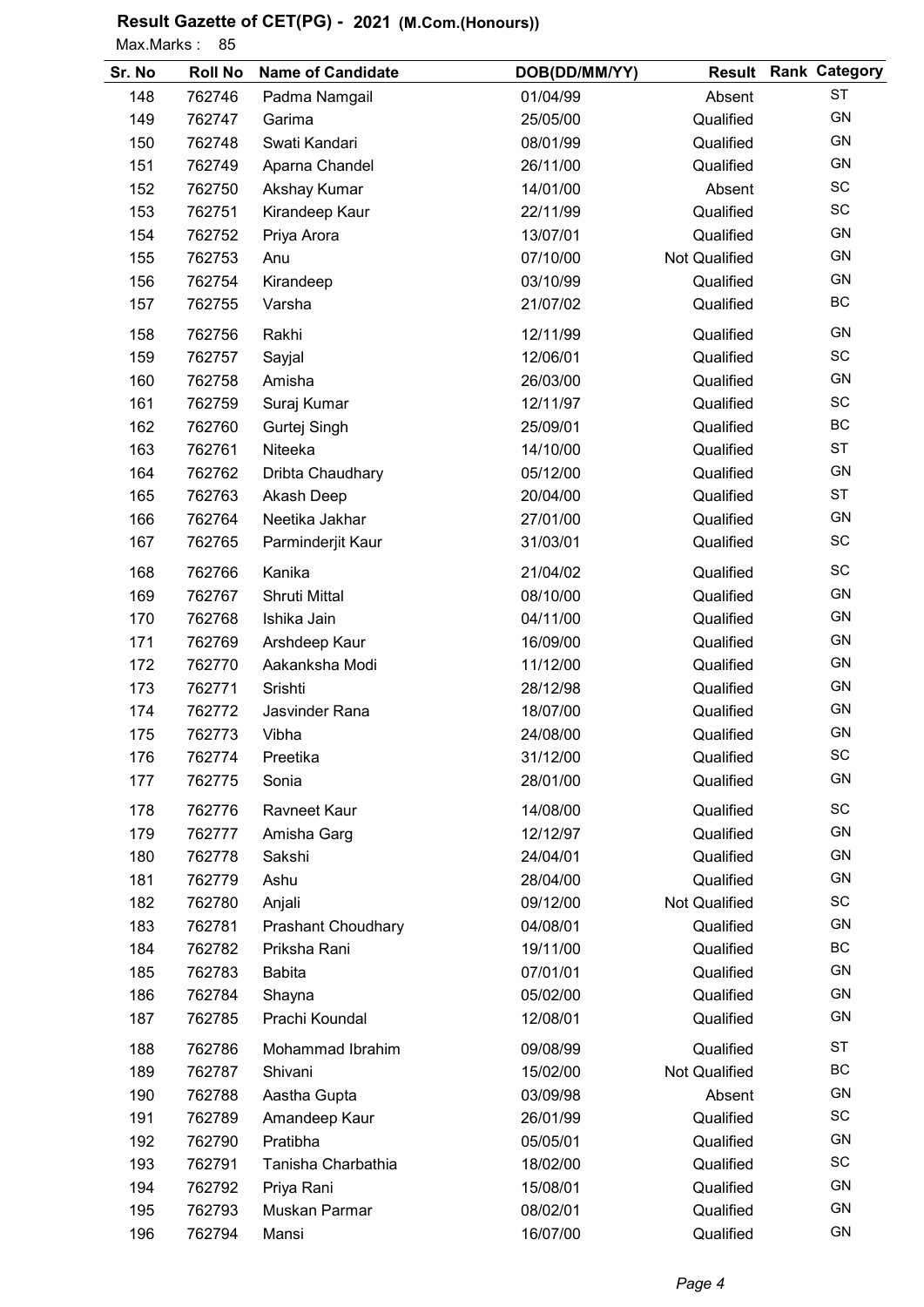Max.Marks: 85

| Sr. No | <b>Roll No</b> | <b>Name of Candidate</b> | DOB(DD/MM/YY) |                      | <b>Result Rank Category</b> |
|--------|----------------|--------------------------|---------------|----------------------|-----------------------------|
| 197    | 762795         | Pallavi                  | 20/06/99      | Qualified            | <b>GN</b>                   |
| 198    | 762796         | Nikita Parmar            | 31/05/00      | Qualified            | <b>GN</b>                   |
| 199    | 762797         | Samiksha Kadian          | 23/08/00      | Absent               | GN                          |
| 200    | 762798         | Geeta Rani               | 29/10/01      | Qualified            | <b>GN</b>                   |
| 201    | 762799         | Anchal                   | 17/04/00      | Absent               | GN                          |
| 202    | 762800         | Deepawali                | 25/10/00      | Qualified            | <b>SC</b>                   |
| 203    | 762801         | Isha Guleria             | 12/06/01      | Qualified            | GN                          |
| 204    | 762802         | Sonal Preet Kaur         | 07/05/00      | Qualified            | <b>GN</b>                   |
| 205    | 762803         | <b>Bhavneet Kaur</b>     | 05/09/00      | Qualified            | GN                          |
| 206    | 762804         | Ritika                   | 10/10/00      | Qualified            | SC                          |
| 207    | 762805         | Geetanshi                | 22/07/00      | Qualified            | GN                          |
| 208    | 762806         | Shubhankar Pathania      | 26/07/99      | Qualified            | GN                          |
| 209    | 762807         | Sukh Rajbir Singh Gill   | 27/04/00      | Qualified            | GN                          |
| 210    | 762808         | Riya Garg                | 02/06/01      | Qualified            | GN                          |
| 211    | 762809         | Preeti                   | 12/04/98      | Absent               | BC                          |
| 212    | 762810         | Pratishtha Saini         | 26/11/00      | Qualified            | BC                          |
| 213    | 762811         | Pallavi                  | 16/11/98      | Qualified            | GN                          |
| 214    | 762812         | Meghna Bansal            | 20/07/97      | Qualified            | GN                          |
| 215    | 762813         | Neha Bisht               | 08/07/01      | Qualified            | <b>GN</b>                   |
| 216    | 762814         | Diksha Shanker           | 21/07/00      | Qualified            | GN                          |
| 217    | 762815         | Saurav Negi              | 01/01/01      | Qualified            | <b>ST</b>                   |
| 218    | 762816         | Neeraj Thakur            | 09/11/99      | Qualified            | <b>GN</b>                   |
| 219    | 762817         | Dipika Mahal             | 07/12/00      | <b>Not Qualified</b> | GN                          |
| 220    | 762818         | Suryansh Sharma          | 02/12/99      | Qualified            | <b>GN</b>                   |
| 221    | 762819         | Sahil Arora              | 13/01/97      | Absent               | GN                          |
| 222    | 762820         | Sarthi Aggarwal          | 15/02/99      | Absent               | GN                          |
| 223    | 762821         | Vishwa Shri Gyanendra    | 04/11/97      | Absent               | GN                          |
| 224    | 762822         | Spalzes Angmo            | 24/09/00      | Qualified            | <b>ST</b>                   |
| 225    | 762823         | Stanzin Yangdol          | 08/11/98      | Qualified            | SТ                          |
| 226    | 762824         | Sakshi                   | 15/08/00      | Qualified            | BC                          |
| 227    | 762825         | Muskan                   | 08/12/99      | Qualified            | GN                          |
| 228    | 762826         | Muskan                   | 26/05/00      | Qualified            | GN                          |
| 229    | 762827         | Nitika Gambhir           | 22/01/99      | Absent               | GN                          |
| 230    | 762828         | Chandrika Parmar         | 14/10/00      | Absent               | <b>GN</b>                   |
| 231    | 762829         | Preeti                   | 23/11/00      | Qualified            | SC                          |
| 232    | 762830         | Iqbal Hussain Yabgo      | 15/01/98      | Qualified            | ST                          |
| 233    | 762901         | Jatin Garg               | 01/04/00      | Qualified            | GN                          |
| 234    | 763001         | Sanpreet Singh           | 06/07/98      | Absent               | SC                          |
| 235    | 763101         | Aditi Gupta              | 02/06/00      | Absent               | GN                          |
| 236    | 763102         | Abhishek Rana            | 22/10/99      | Qualified            | GN                          |
| 237    | 763103         | Pankaj Chauhan           | 09/10/99      | Qualified            | SC                          |
| 238    | 763104         | Manmehak Kaur            | 16/05/00      | Qualified            | GN                          |
| 239    | 763105         | <b>Bikramjit Kaur</b>    | 28/07/97      | Qualified            | GN                          |
| 240    | 763106         | Kavita                   | 28/09/00      | Absent               | GN                          |
| 241    | 763107         | Shefali Jangra           | 25/10/93      | Absent               | GN                          |
| 242    | 763108         | Pawan Thakur             | 01/11/99      | Qualified            | GN                          |
| 243    | 763109         | Neha Sood                | 01/09/00      | Qualified            | GN                          |
| 244    | 763110         | Bhavya Khanna            | 26/12/00      | Absent               | GN                          |
| 245    | 763111         | Vaishnavi Sharma         | 08/06/00      | Absent               | GN                          |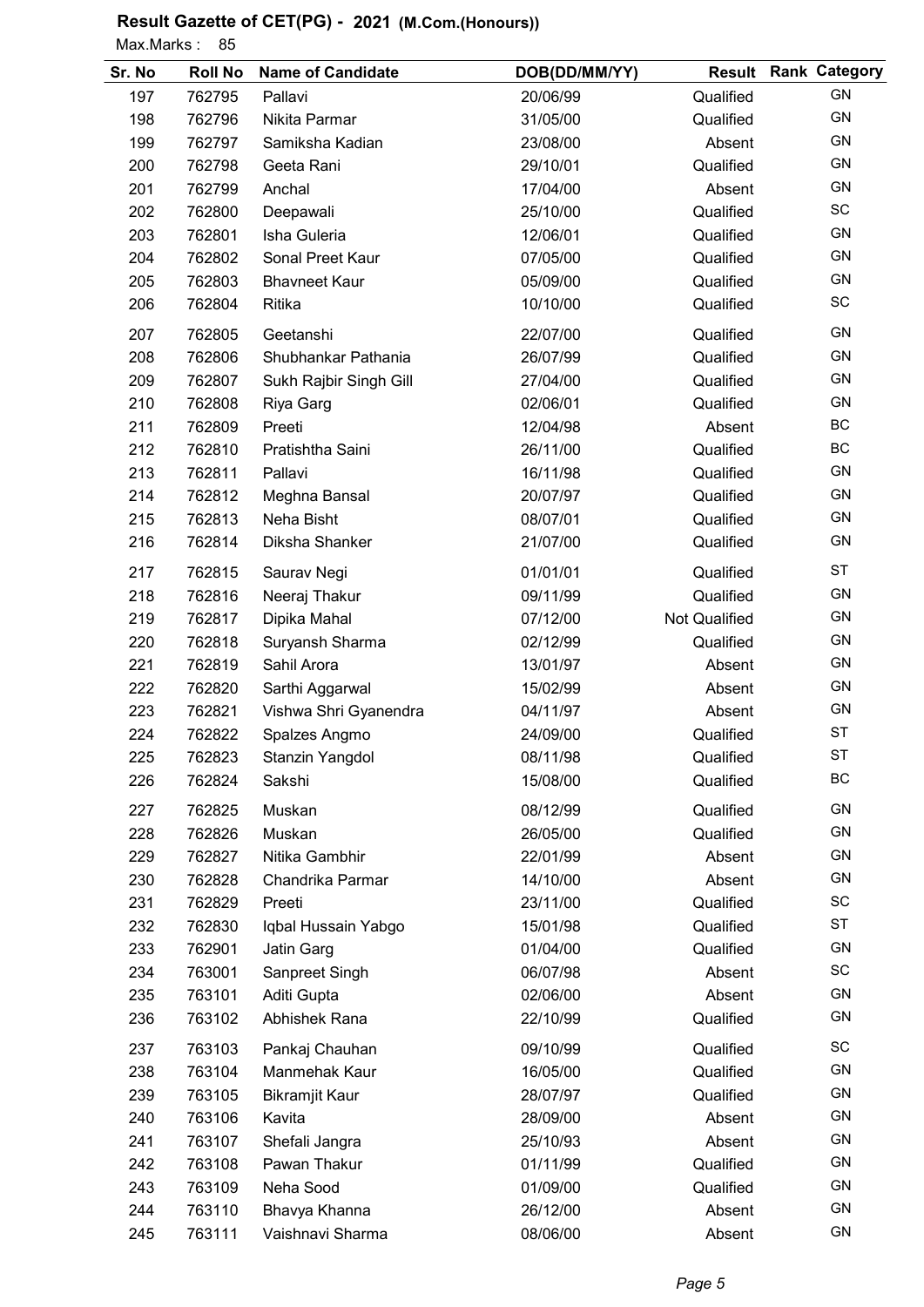Max.Marks: 85

| Sr. No | <b>Roll No</b> | <b>Name of Candidate</b>    | DOB(DD/MM/YY) |                      | <b>Result Rank Category</b> |
|--------|----------------|-----------------------------|---------------|----------------------|-----------------------------|
| 246    | 763112         | Lakshay Gupta               | 14/12/94      | Absent               | <b>GN</b>                   |
| 247    | 776901         | Shivani Soni                | 31/05/99      | Not Qualified        | GN                          |
| 248    | 776902         | Kavita                      | 19/10/00      | Qualified            | SC                          |
| 249    | 776903         | Harnoor Kaur                | 02/09/01      | <b>Not Qualified</b> | GN                          |
| 250    | 776904         | Komal                       | 13/12/00      | Qualified            | SC                          |
| 251    | 776905         | Shriya Sharma               | 08/03/98      | Qualified            | GN                          |
| 252    | 776906         | Anita Rani                  | 19/01/01      | Qualified            | GN                          |
| 253    | 776907         | Priya Devi                  | 25/05/01      | <b>Not Qualified</b> | SC                          |
| 254    | 776908         | Stuti Parihar               | 14/02/00      | Qualified            | GN                          |
| 255    | 776909         | Ananya Sharma               | 11/10/00      | Qualified            | GN                          |
| 256    | 776910         | Tanvi Sharma                | 18/09/01      | Qualified            | <b>ST</b>                   |
| 257    | 780801         | Abhinav Malhotra            | 01/08/99      | Absent               | <b>GN</b>                   |
| 258    | 782001         | Meghal                      | 17/12/00      | Qualified            | <b>GN</b>                   |
| 259    | 782201         | Paras Garg                  | 30/09/01      | Qualified            | <b>GN</b>                   |
| 260    | 782202         | Pooja Verma                 | 29/11/00      | Qualified            | <b>GN</b>                   |
| 261    | 782203         | Gursimran Kaur Baweja       | 21/05/01      | Absent               | <b>GN</b>                   |
| 262    | 782204         | <b>Harneet Kaur</b>         | 11/11/00      | Qualified            | <b>GN</b>                   |
| 263    | 782205         | Devika Grover               | 27/11/99      | Absent               | GN                          |
| 264    | 782206         | Sapanpreet Kaur             | 27/12/00      | Qualified            | GN                          |
| 265    | 782207         | <b>Bhavini Ohri</b>         | 17/10/99      | Qualified            | GN                          |
| 266    | 782208         | <b>Baljit Singh</b>         | 24/02/00      | Qualified            | SC                          |
| 267    | 782209         | Sanya Sahi                  | 07/06/00      | Absent               | GN                          |
| 268    | 786901         | Navreet Singh Brar          | 08/02/00      | Absent               | GN                          |
| 269    | 786902         | Manchalnoor Singh Dhillon   | 15/12/99      | Qualified            | <b>GN</b>                   |
| 270    | 787201         | Aarzoo                      | 27/09/99      | Absent               | BC                          |
| 271    | 787202         | Simran Kaur                 | 08/09/00      | Qualified            | <b>GN</b>                   |
| 272    | 787203         | Dheeraj Kumar               | 29/11/00      | Qualified            | <b>GN</b>                   |
| 273    | 787204         | Khushi                      | 09/09/00      | Absent               | GN                          |
| 274    | 787205         | Isha                        | 20/07/01      | <b>Not Qualified</b> | BC                          |
| 275    | 787206         | Kashish Middha              | 30/06/00      | Qualified            | GN                          |
| 276    | 787207         | Ajaypal Kaur                | 20/05/99      | Qualified            | <b>GN</b>                   |
| 277    | 787208         | Davinder Singh              | 20/06/00      | Qualified            | GN                          |
| 278    | 787209         | Arshdeep Kaur               | 14/09/00      | Qualified            | GN                          |
| 279    | 787210         | Shreya Aneja                | 21/12/99      | Qualified            | GN                          |
| 280    | 787211         | Pushpinder Prince Deep Kaur | 29/10/00      | Qualified            | GN                          |
| 281    | 787301         | Aarzoo                      | 25/10/99      | Qualified            | GN                          |
| 282    | 790301         | Varun Bhatia                | 30/03/01      | Absent               | SC                          |
| 283    | 791101         | Kartikeya Gupta             | 21/09/99      | Absent               | GN                          |
| 284    | 792101         | Kalp Jain                   | 03/04/99      | Qualified            | <b>GN</b>                   |
| 285    | 792201         | Harjeet Kaur                | 29/06/00      | Qualified            | <b>GN</b>                   |
| 286    | 792501         | Ankit Raj                   | 08/08/00      | Qualified            | SC                          |
| 287    | 792502         | Rajni                       | 20/04/99      | Qualified            | BC                          |
| 288    | 792503         | Sanskriti                   | 24/07/00      | Qualified            | GN                          |
| 289    | 792504         | Rishika Rai                 | 02/05/00      | Qualified            | SC                          |
| 290    | 792601         | Ritika Thakur               | 22/02/00      | Qualified            | <b>ST</b>                   |
| 291    | 792901         | Tamanna Devi                | 28/02/01      | Qualified            | GN                          |
| 292    | 792902         | Anu Sharma                  | 14/04/01      | Qualified            | GN                          |
| 293    | 793001         | Kritika Goyal               | 01/10/00      | Qualified            | GN                          |
| 294    | 793002         | Nidhi Garg                  | 22/07/99      | Absent               | GN                          |